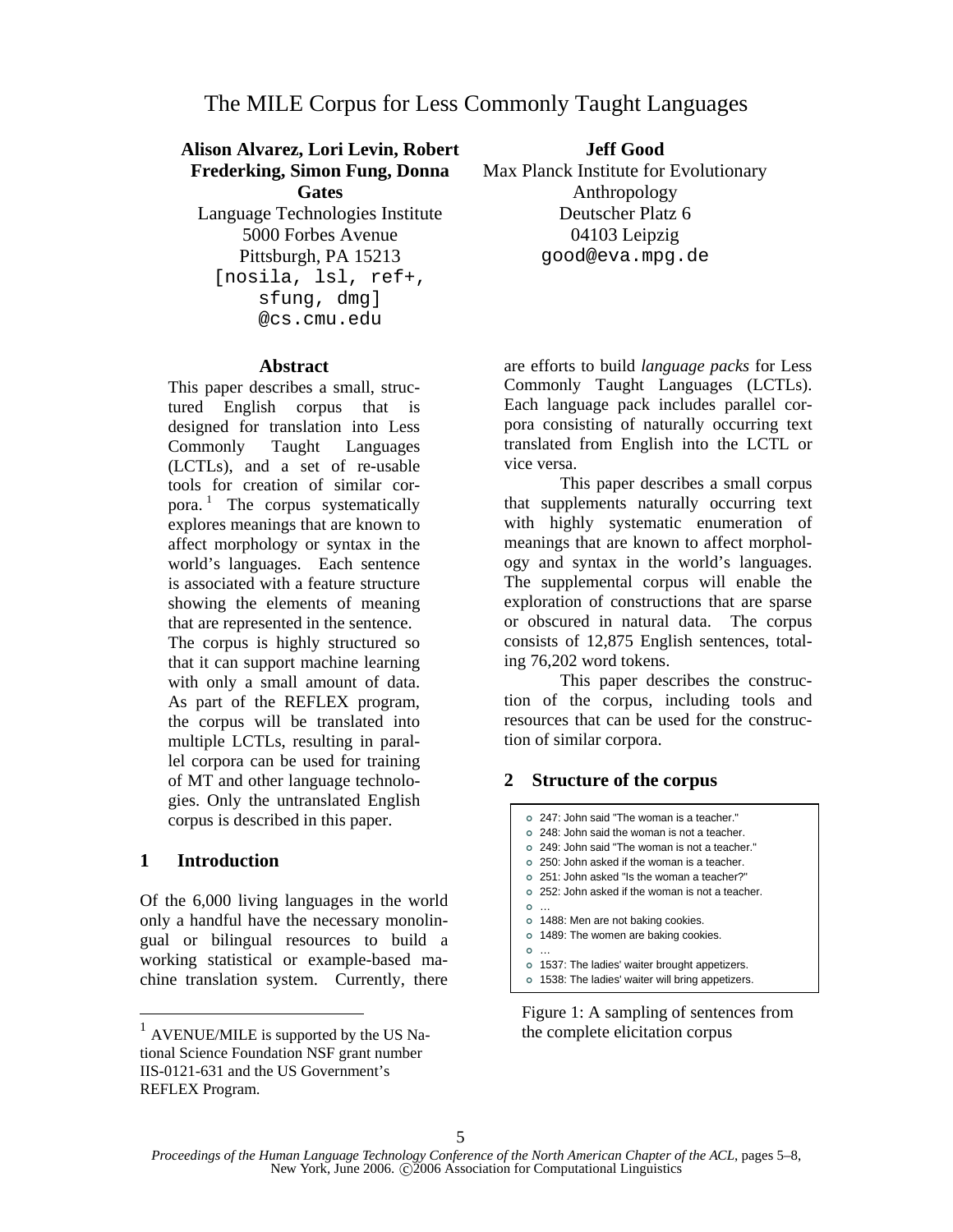srcsent: Mary was not a doctor. context: Translate this as though it were spoken to a peer co-worker; ((actor ((np-function fn-actor)(np-animacy anim-human)(np-biological-gender bio-gender-female) (np-general-type proper-noun-type)(np-identifiability identifiable) (np-specificity specific)…)) (pred ((np-function fn-predicate-nominal)(np-animacy anim-human)(np-biological-gender biogender-female) (np-general-type common-noun-type)(np-specificity specificity-neutral)…)) (c-v-lexical-aspect state)(c-copula-type copula-role)(c-secondary-type secondary-copula)(csolidarity solidarity-neutral) (c-power-relationship power-peer) (c-v-grammatical-aspect gramaspect-neutral)(c-v-absolute-tense past) (c-v-phase-aspect phase-aspect-neutral) (c-generaltype declarative-clause)(c-polarity polarity-negative)(c-my-causer-intentionality intentionalityn/a)(c-comparison-type comparison-n/a)(c-relative-tense relative-n/a)(c-our-boundary boundary $n/a)$ ...

Figure 2: An abridged feature structure, sentence and context field

The MILE (Minor Language Elicitation) corpus is a highly structured set of English sentences. Each sentence represents a meaning or combination of meanings that we want to elicit from a speaker of an LCTL. For example, the corpus excerpts in Figure 1 explore quoted and non quoted sentential complements, embedded questions, negation, definiteness, biological gender, and possessive noun phrases.

Underlying each sentence is a feature structure that serves to codify its meaning. Additionally, sentences are accompanied by a context field that provides information that may be present in the feature structure, but not inherent in the English sentence. For example, in Figure 2, the feature structure specifies solidarity with the hearer and power relationship of the speaker and hearer, as evidenced by the features-value pairs *(csolidarity solidarity-neutral)* and *(c-powerrelationship power-peer)*. Because this is not an inherent part of English grammar, this aspect of meaning is conveyed in the context field.

### **3 Building the Corpus**

Figure 3 shows the steps in creating the corpus. Corpus creation is driven by a Feature Specification. The Feature Specification defines features such as tense, person, and number, and values for each feature such past, present, future, remote past, recent past, for tense. Additionally, the feature specification defines illegal combinations of features, such as the use of a singular number with an inclusive or exclusive pronoun ( $We = you$  and *me* vs  $we = me$ and *other people*). The inventory of features and values is informed by typological studies of which elements of meaning are known to affect syntax and morphology in some of the world's languages. The feature specification currently contains 42 features and 340 values and covers. In order to select the most relevant features we drew guidance from Comrie and Smith (1977) and Bouquiaux and Thomas (1992). We also used the *World Atlas of Language Structures* (Haspelmath et al. 2005) as a catalog of existing language features and their prevalence.

In the process of corpus creation, feature structures are created before their corresponding English sentences. There are three reasons for this. First, as mentioned above, the feature structure may contain elements of meaning that are not explicitly represented in the English sentence. Second, multiple elicitation languages can be generated from the same set of feature structures. For example, when we elicit South American languages we use Spanish instead of English sentences. Third, what we want to know about each LCTL is not how it translates the structural elements of English such as determiners and auxiliary verbs, but how it renders certain meanings such as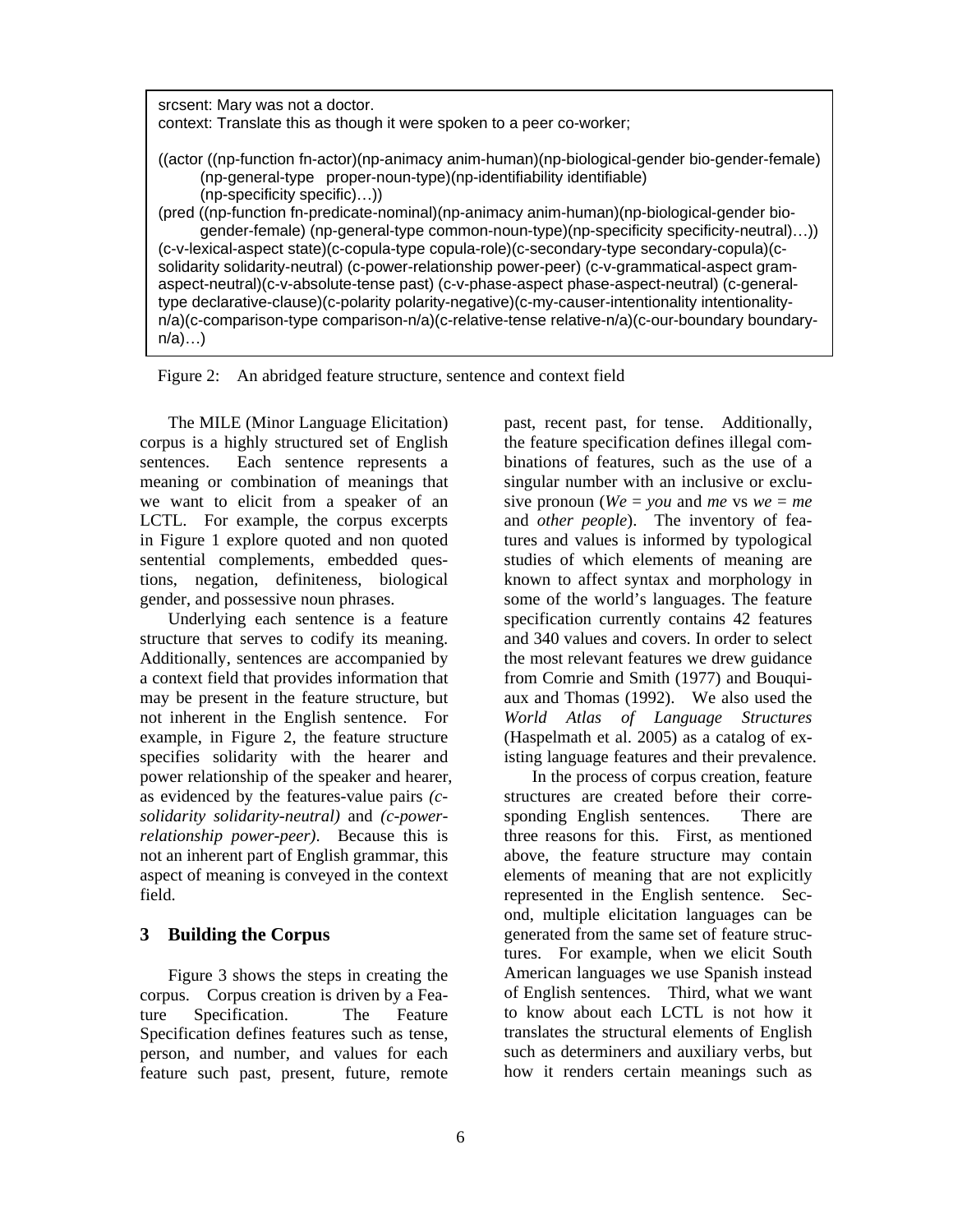

Figure 3: An overview of the elicitation corpus production process

definiteness, tense, and modality, which are not in one-to-one correspondence with English words.

Creation of feature structures takes place in two steps. First, we define which combinations of features and values are of interest. Then the feature structures are automatically created from the feature specification.

Combinations of features are specified in Feature Maps (Figure 3). These maps identify features that are known to interact syntactically or morphologically in some languages. For example, tense in English is partially expressed using the auxiliary verb system. An unrelated aspect of meaning, whether a sentence is declarative or interrogative, interacts with the tense system in that it affects the word order of auxiliary verbs (*He was running, Was he running*), Thus there is an interaction of tense with interrogativity. We use studies of language typology to identify combinations of features that are known to interact.

Feature Maps are written in a concise formalism that is automatically expanded into a set of feature structures. For example, we can formally specify that we want three values of tense combined with three values of person, and nine feature structures will be produced. These are shown as Feature Structure Sets in Figure 3.

### **4 Sentence Writing**

 As stated previously, our corpus consists of feature structures that have been human annotated with a sentence and context field. Our feature structures contain functional-typological information, but do not contain specific lexical items. This means that our set of feature structures can be interpreted into any language using appropriate word choices and used for elicitation. Additionally, this leaves the human annotator with some freedom when selecting vocabulary items. Due to feedback from previous elicitation subjects we chose basic vocabulary words while steering clear of overly primitive subject matter that may be seen as insulting. Moreover, we did our best to avoid lexical gaps; for example, many languages do not have a single word that means *winner*.